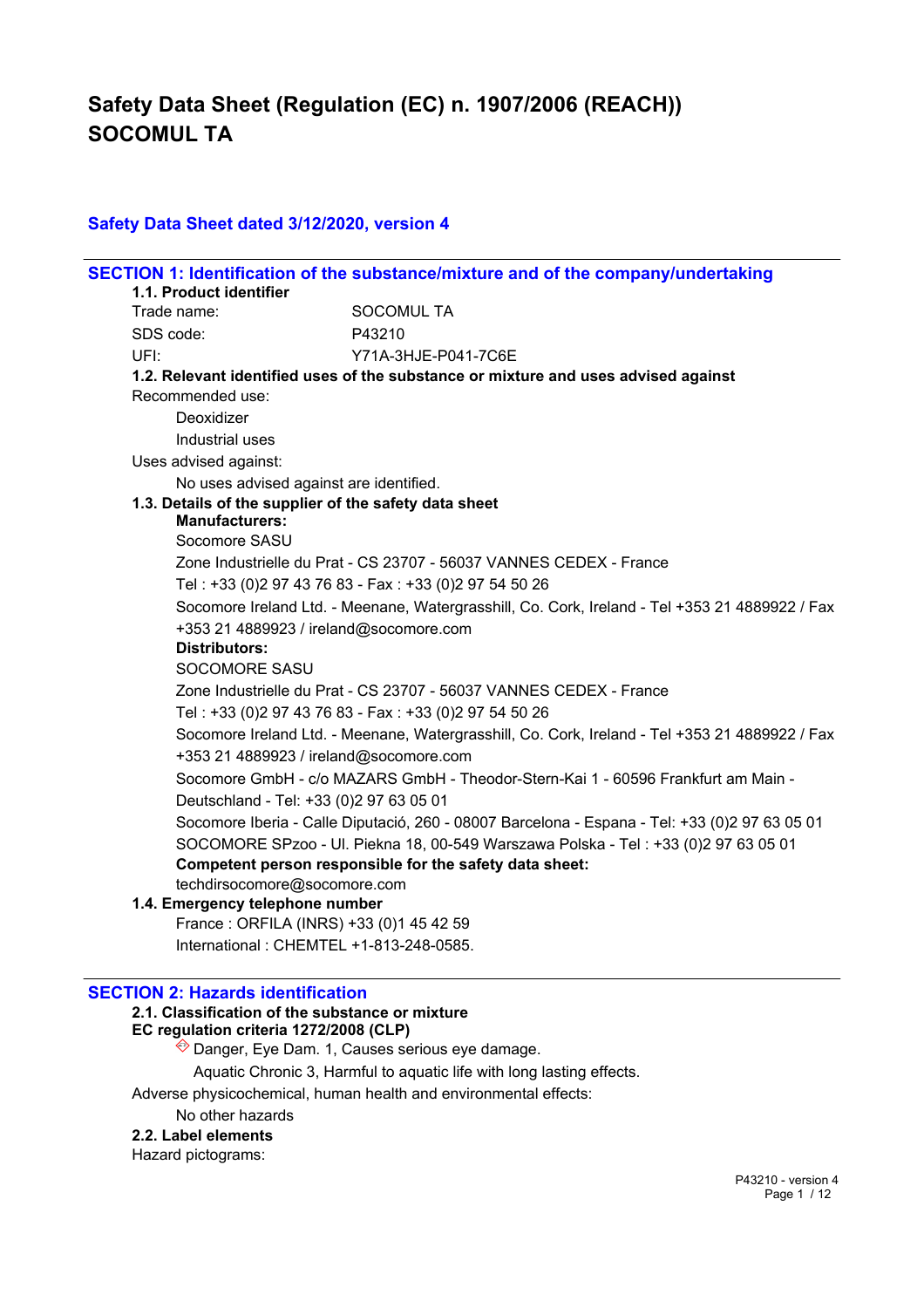

Danger Hazard statements: H318 Causes serious eye damage. H412 Harmful to aquatic life with long lasting effects. Precautionary statements: P273 Avoid release to the environment. P280 Wear protective gloves and eye/face protection. P305+P351+P338 IF IN EYES: Rinse cautiously with water for several minutes. Remove contact lenses, if present and easy to do. Continue rinsing. P312 Call a POISON CENTER if you feel unwell. P501 Dispose of contents/container in accordance with applicable regulations. Special Provisions: None

**Contains** 

ISOTRIDECANOL ETHOXYLATED (5-20 OE)

Quarternary ethoxylated cocoamine dimethyl Sulfate

Special provisions according to Annex XVII of REACH and subsequent amendments:

None

### **2.3. Other hazards**

vPvB Substances: None - PBT Substances: None

Other Hazards:

No other hazards

#### **SECTION 3: Composition/information on ingredients**

#### **3.1. Substances**

N.A.

## **3.2. Mixtures**

Hazardous components within the meaning of the CLP regulation and related classification:

| Qty                    | <b>Name</b>                                              | Ident. Number                 |                                                      | <b>Classification</b>                                                                                 |
|------------------------|----------------------------------------------------------|-------------------------------|------------------------------------------------------|-------------------------------------------------------------------------------------------------------|
| $>= 5\%$ -<br>$ $ < 7% | <b>ISOTRIDECANOL</b><br>ETHOXYLATED (5-20<br>OE)         | CAS:<br>EC:<br>REACH No.: 01- | 69011-36-5<br>$500 - 241 - 6$<br>2119976362<br>$-32$ | $\sqrt[6]{3.1/4}$ /Oral Acute Tox. 4 H302<br> ◇ 3.3/1 Eye Dam. 1 H318                                 |
| >= 3% -<br>$< 5\%$     | Quarternary<br>ethoxylated cocoamine<br>dimethyl Sulfate | CAS:                          | 68989-03-7                                           | <sup>◇</sup> 3.3/1 Eye Dam. 1 H318<br>REACH No.: Exempted---- $\sqrt{2}4.1/C2$ Aquatic Chronic 2 H411 |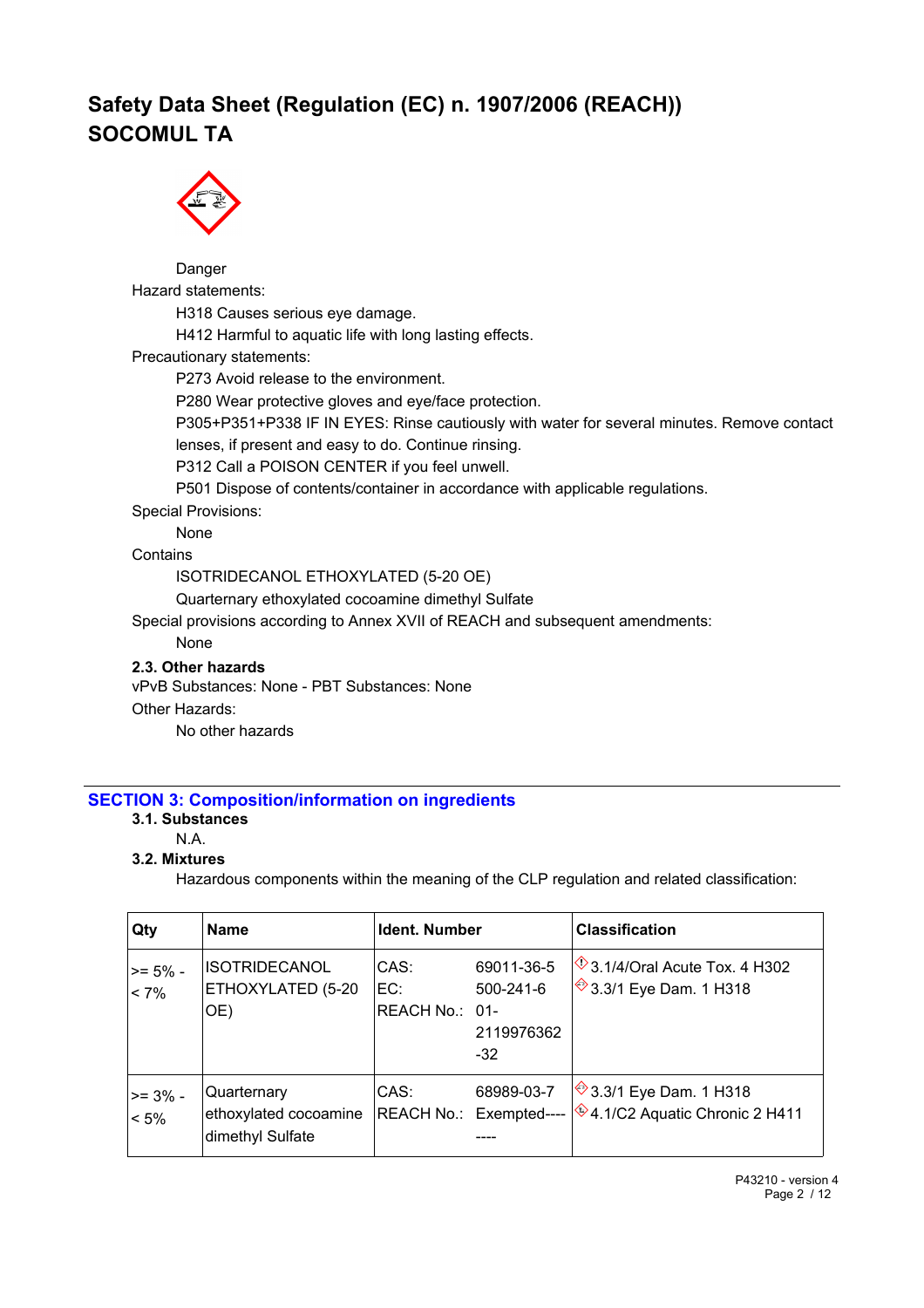### **SECTION 4: First aid measures**

### **4.1. Description of first aid measures**

In case of skin contact:

Immediately take off all contaminated clothing.

Areas of the body that have - or are only even suspected of having - come into contact with the product must be rinsed immediately with plenty of running water and possibly with soap.

OBTAIN IMMEDIATE MEDICAL ATTENTION.

Wash thoroughly the body (shower or bath).

Remove contaminated clothing immediately and dispose of safely.

In case of eyes contact:

After contact with the eyes, rinse with water with the eyelids open for a sufficient length of time, then consult an opthalmologist immediately.

Protect uninjured eye.

#### In case of Ingestion:

Do not induce vomiting. Obtain a medical examination.

In case of Inhalation:

Remove casualty to fresh air and keep warm and at rest.

**4.2. Most important symptoms and effects, both acute and delayed**

None

#### **4.3. Indication of any immediate medical attention and special treatment needed**

In case of accident or unwellness, seek medical advice immediately (show directions for use or safety data sheet if possible). Treatment:

No particular treatment.

## **SECTION 5: Firefighting measures**

### **5.1. Extinguishing media**

Suitable extinguishing media: Water. Carbon dioxide (CO2). Extinguishing media which must not be used for safety reasons: None in particular.

### **5.2. Special hazards arising from the substance or mixture**

Do not inhale explosion and combustion gases.

Burning produces heavy smoke.

## **5.3. Advice for firefighters**

Use suitable breathing apparatus .

Collect contaminated fire extinguishing water separately. This must not be discharged into drains. Move undamaged containers from immediate hazard area if it can be done safely.

### **SECTION 6: Accidental release measures**

## **6.1. Personal precautions, protective equipment and emergency procedures**

Wear personal protection equipment.

Remove persons to safety.

See protective measures under point 7 and 8.

### **6.2. Environmental precautions**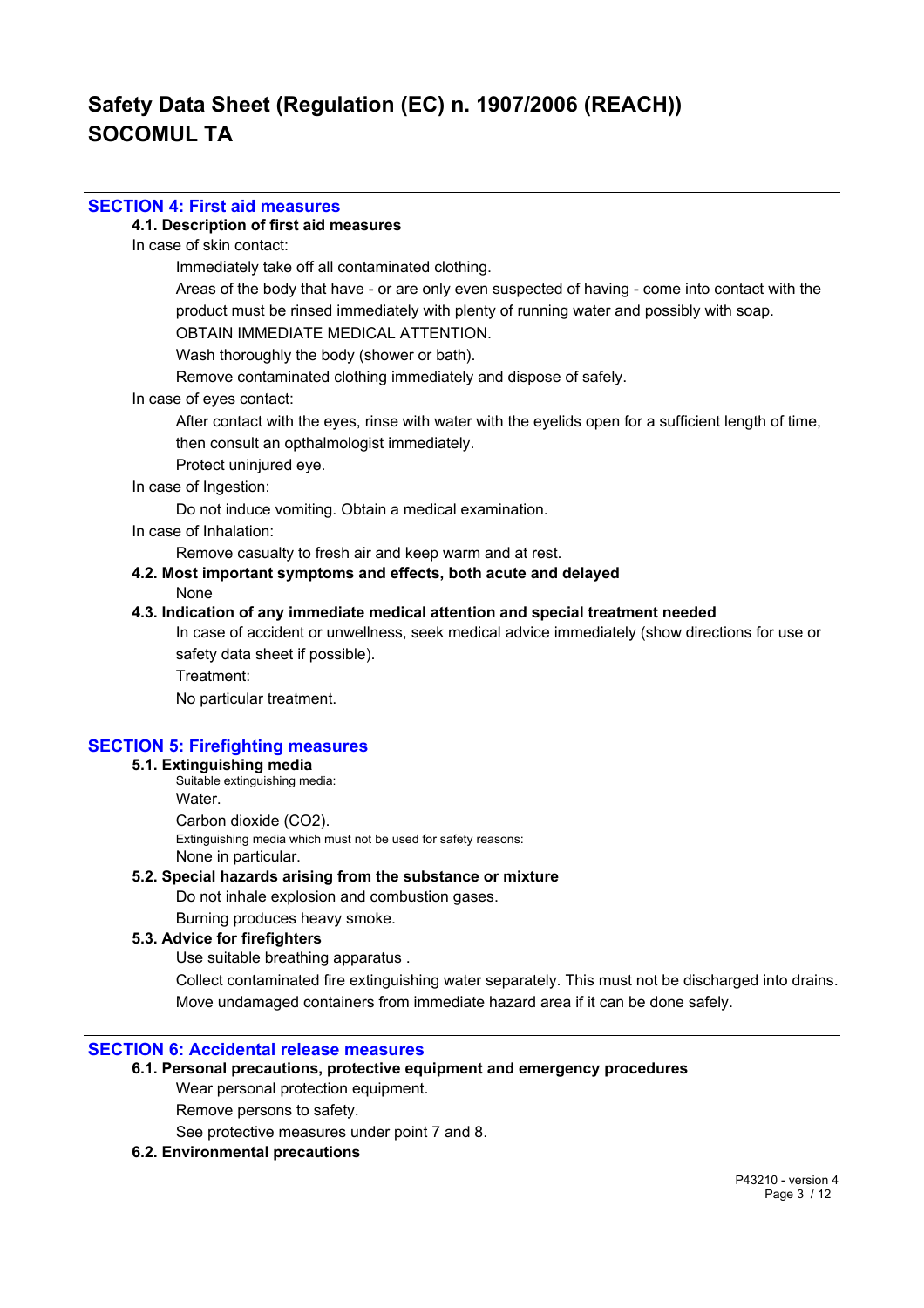Do not allow to enter into soil/subsoil. Do not allow to enter into surface water or drains. Retain contaminated washing water and dispose it.

In case of gas escape or of entry into waterways, soil or drains, inform the responsible authorities. Suitable material for taking up: absorbing material, organic, sand

#### **6.3. Methods and material for containment and cleaning up**

Wash with plenty of water.

## **6.4. Reference to other sections**

See also section 8 and 13

#### **SECTION 7: Handling and storage**

#### **7.1. Precautions for safe handling**

Avoid contact with skin and eyes, inhalation of vapours and mists.

Don't use empty container before they have been cleaned.

Before making transfer operations, assure that there aren't any incompatible material residuals in the containers.

See also section 8 for recommended protective equipment.

Advice on general occupational hygiene:

Contamined clothing should be changed before entering eating areas.

Do not eat or drink while working.

### **7.2. Conditions for safe storage, including any incompatibilities**

Keep away from food, drink and feed.

Incompatible materials:

None in particular.

Instructions as regards storage premises:

Adequately ventilated premises.

#### **7.3. Specific end use(s)**

None in particular

## **SECTION 8: Exposure controls/personal protection**

### **8.1. Control parameters**

Occupational exposure limit values No occupational exposure limit available

DNEL Exposure Limit Values N.A.

PNEC Exposure Limit Values N.A.

Biological Exposure Index N.A.

#### **8.2. Exposure controls**

See below, example of PPE to use. Eye protection: Safety goggles (EN 166) Face protection shield. (EN 166) Use closed fitting safety goggles, don't use eye lens.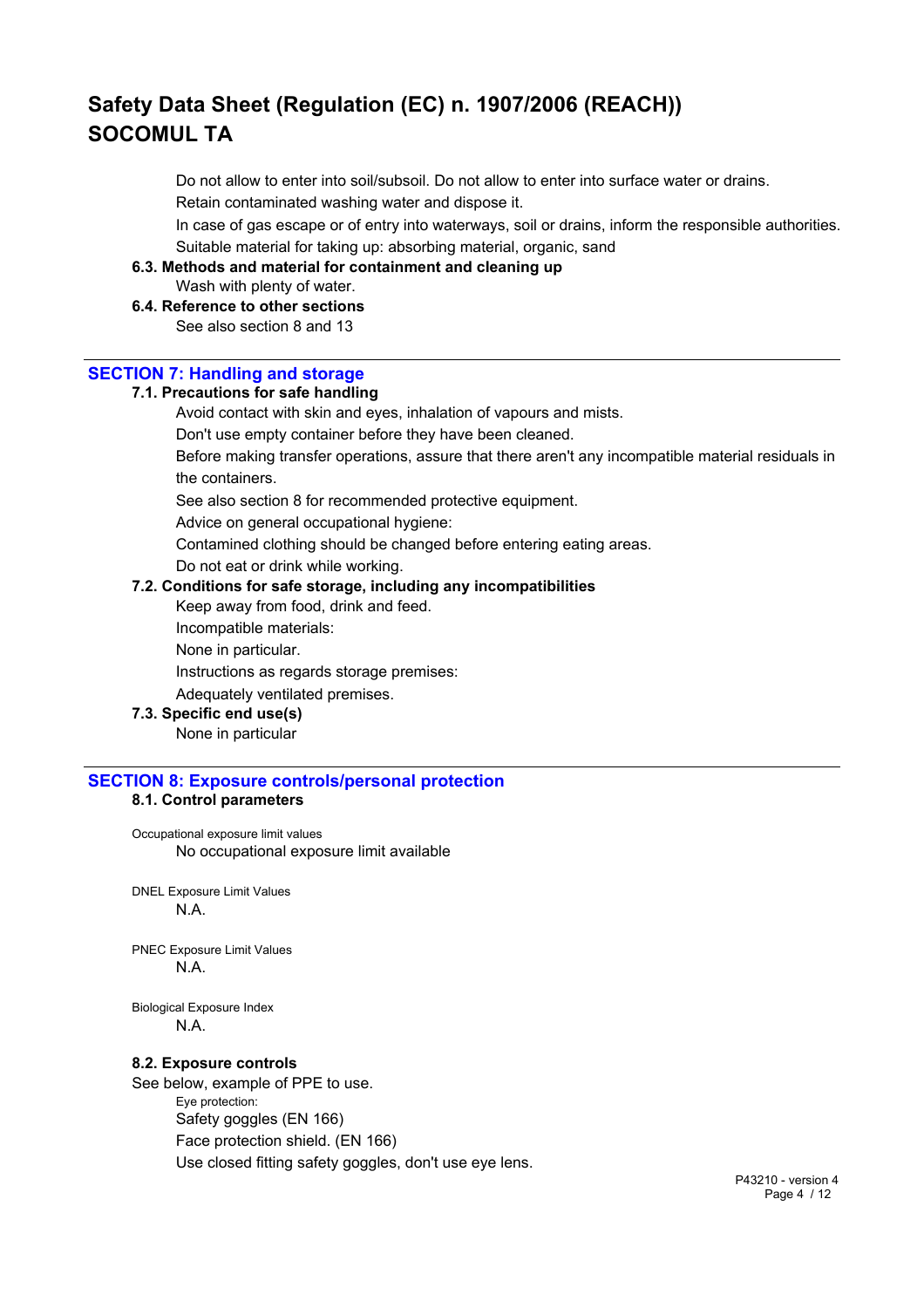Protection for skin: Use clothing that provides comprehensive protection to the skin, e.g. cotton, rubber, PVC or viton. Protection for hands: Suitable gloves type: NF EN374 NR (natural rubber, natural latex). NBR (nitrile rubber). PVC (polyvinyl chloride). Butyl rubber (isobutylene-isoprene copolymer) Respiratory protection: Not needed for normal use. Thermal Hazards: None Environmental exposure controls: None Appropriate engineering controls: None Other conditions affecting workers exposure: None

**SECTION 9: Physical and chemical properties**

### **9.1. Information on basic physical and chemical properties**

| <b>Properties</b>                           | <b>Value</b>                            | Method:               | <b>Notes</b> |
|---------------------------------------------|-----------------------------------------|-----------------------|--------------|
| Appearance and colour:                      | Clear<br>colourless to<br>yellow liquid | --                    | --           |
| Odour:                                      | N.A.                                    | --                    | --           |
| Odour threshold:                            | N.A.                                    | --                    | --           |
| pH:                                         | $\overline{7}$                          | ISO 4316,<br>ASTM E70 | --           |
| Melting point / freezing<br>point:          | Not Relevant                            | --                    | --           |
| Initial boiling point and<br>boiling range: | 100 °C                                  | --                    | water base   |
| Flash point (°C):                           | N.A.                                    | --                    | --           |
| Flash Point (°F):                           | N.A.                                    | --                    | --           |
| Evaporation rate:                           | N.A.                                    | --                    | --           |
| Solid/gas flammability:                     | N.A.                                    | --                    | --           |
| Upper/lower flammability                    | N.A.                                    | --                    | --           |

P43210 - version 4 Page 5 / 12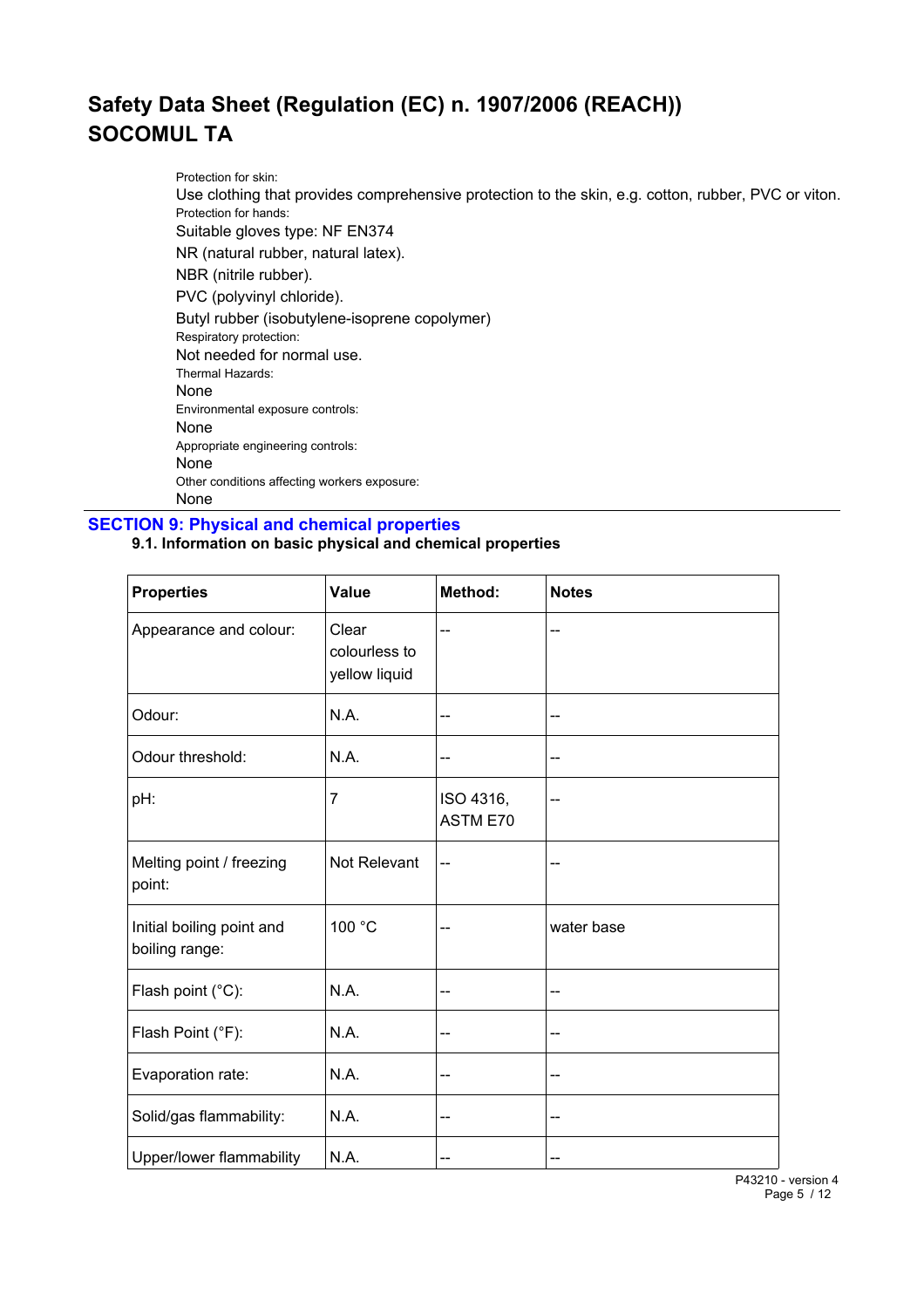| or explosive limits:                         |      |                        |    |
|----------------------------------------------|------|------------------------|----|
| Vapour pressure:                             | N.A. | --                     | -- |
| Vapour density:                              | N.A. | --                     | -- |
| Relative density:                            | 1.01 | ISO 649,<br>ASTM D1298 |    |
| Solubility in water:                         | N.A. | --                     | -- |
| Solubility in oil:                           | N.A. | --                     | -- |
| Partition coefficient (n-<br>octanol/water): | N.A. |                        |    |
| Auto-ignition temperature:                   | N.A. | --                     | -- |
| Decomposition<br>temperature:                | N.A. |                        |    |
| Viscosity:                                   | N.A. | --                     | -- |
| Explosive properties:                        | N.A. | --                     |    |
| Oxidizing properties:                        | N.A. | --                     | -- |

## 9.2. Other information

| <b>Properties</b>                              | Value | Method: | <b>Notes</b> |
|------------------------------------------------|-------|---------|--------------|
| Miscibility:                                   | N.A.  | --      | --           |
| Fat Solubility:                                | N.A.  | --      | --           |
| Conductivity:                                  | N.A.  | --      | --           |
| <b>Substance Groups</b><br>relevant properties | N.A.  | --      | --           |

Volatile Organic compounds - VOCs = 0 g/l

- **10.1. Reactivity**
	- Stable under normal conditions
- **10.2. Chemical stability**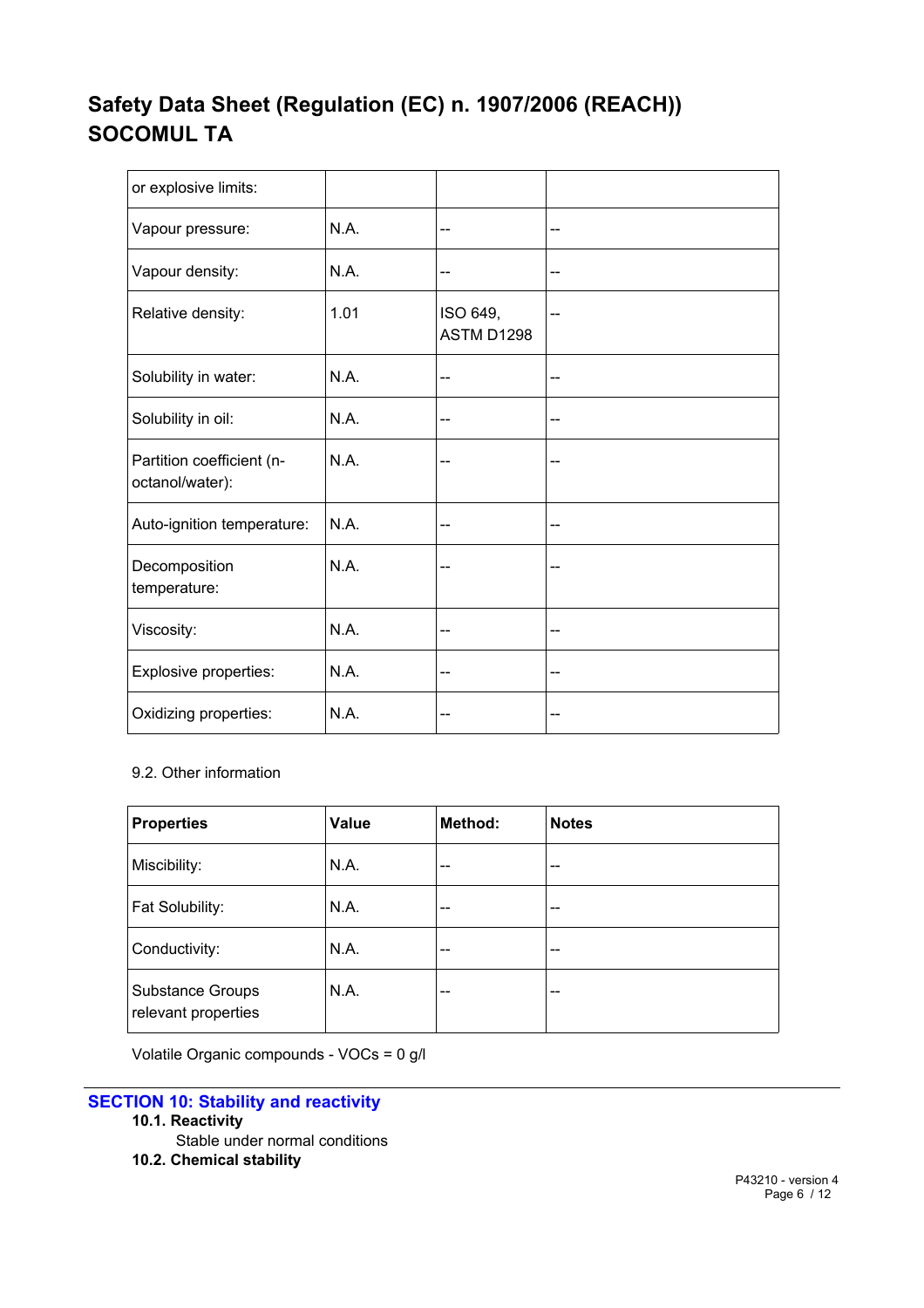Stable under normal conditions

- **10.3. Possibility of hazardous reactions**
	- None
- **10.4. Conditions to avoid** Stable under normal conditions.
- **10.5. Incompatible materials** None in particular.
- **10.6. Hazardous decomposition products** None.

### **SECTION 11: Toxicological information 11.1. Information on toxicological effects**

Toxicological information of the product: N.A.

Toxicological information of the main substances found in the product: ISOTRIDECANOL ETHOXYLATED (5-20 OE) - CAS: 69011-36-5 Acute toxicity: Test: LD50 - Route: Oral - Species: Rat > 300 mg/kg Test: LD50 - Route: Skin - Species: Rabbit > 2000 mg/kg Reproductive toxicity: Test: NOAEL - Route: Oral - Species: Rat > 250 MGKGBWDAY Test: NOAEL - Route: Oral - Species: Rat > 50 MGKGBWDAY STOT-repeated exposure: Test: NOAEL - Route: Oral - Species: Rat = 50 mg/kg Quarternary ethoxylated cocoamine dimethyl Sulfate - CAS: 68989-03-7 Acute toxicity: Test: LD50 - Route: Oral - Species: Rat > 2000 mg/kg

If not specified in other sections, the information required in Regulation (EU)2015/830 listed below must be considered as not relevant.:

Acute toxicity; Skin corrosion/irritation; Serious eye damage/irritation; Respiratory or skin sensitisation; Germ cell mutagenicity; Carcinogenicity; Reproductive toxicity; STOT-single exposure; STOT-repeated exposure; Aspiration hazard.

Other toxicological information:

ISOTRIDECANOL ETHOXYLATED (5-20 OE) Eye contact: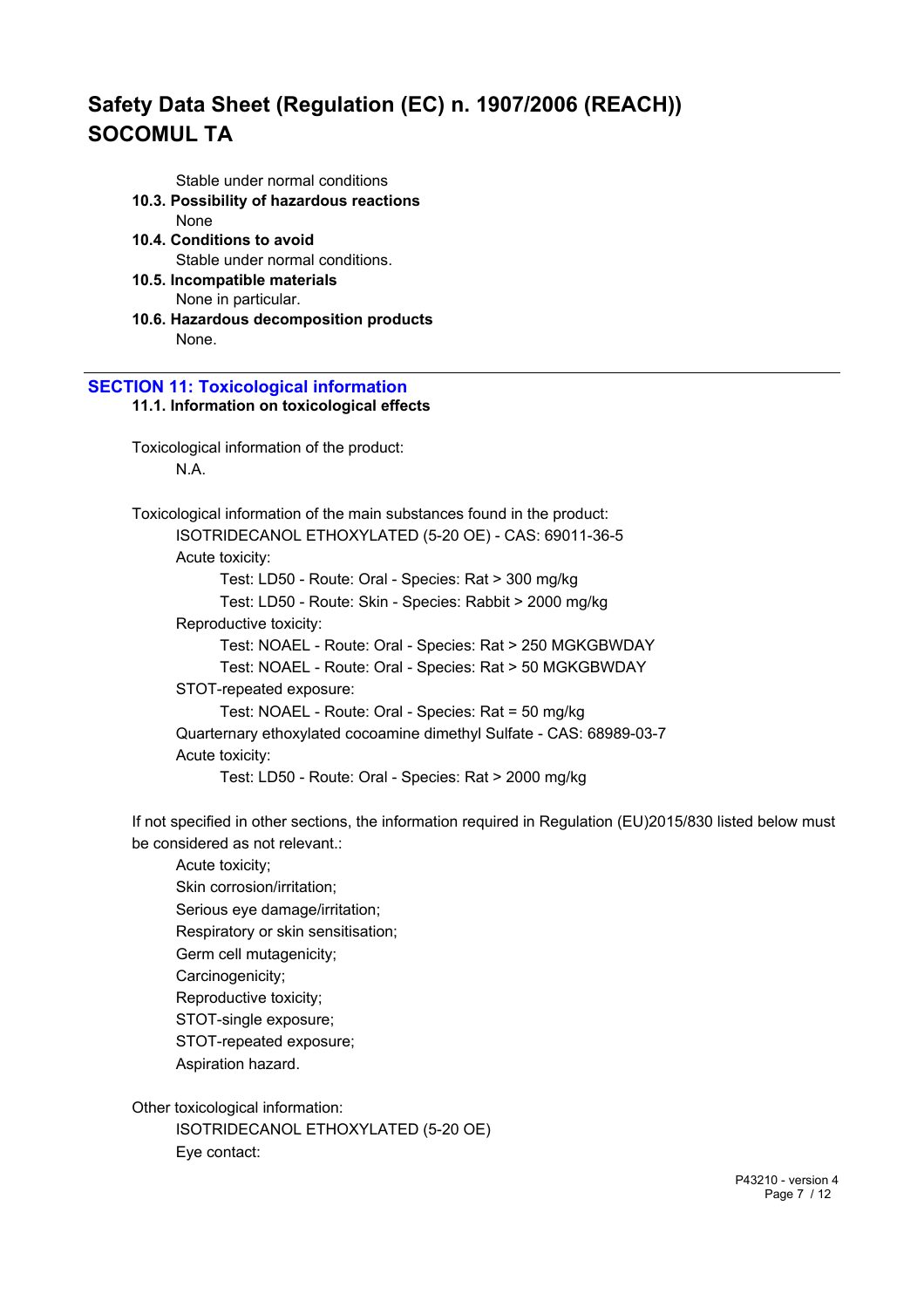Severe eye damage

Quarternary ethoxylated cocoamine dimethyl Sulfate Skin contact: May cause skin irritation and/or dermatitis. Eye contact: Causes eye burns, risk of serious eye damage. Inhalation - May irritate respiratory tracts. Ingestion: May be harmful if swallowed.

# **SECTION 12: Ecological information**

### **12.1. Toxicity**

-

```
Adopt good working practices, so that the product is not released into the environment.
ISOTRIDECANOL ETHOXYLATED (5-20 OE) - CAS: 69011-36-5
a) Aquatic acute toxicity:
      Endpoint: EC50 - Species: Algae > 1 mg/l - Duration h: 72 - Notes: Desmodesmus subspicatus
      Endpoint: EC50 - Species: Daphnia > 1 mg/l - Duration h: 48 - Notes: Daphnia magna
      Endpoint: LC50 - Species: Fish > 1 mg/l - Duration h: 96 - Notes: Cyprinus carpio
      Endpoint: EC10 - Species: Daphnia = 2.6 mg/l - Duration h: 504 - Notes: Daphnia magna
      Endpoint: EC10 - Species: Algae > 1 mg/l - Duration h: 72 - Notes: Desmodesmus subspicatus
c) Bacteria toxicity:
      Endpoint: EC50 - Species: bacteria = 140 mg/l
f) Effects in sewage plants:
      Endpoint: NOEC = 220 mg/kg
Quarternary ethoxylated cocoamine dimethyl Sulfate - CAS: 68989-03-7
a) Aquatic acute toxicity:
      Endpoint: EC50 - Species: Daphnia < 100 mg/l - Duration h: 48
      Endpoint: EC50 - Species: Algae < 10 mg/l - Notes: (literature)
      Endpoint: EC50 - Species: Water flea < 100 mg/l - Duration h: 48
      Endpoint: LC50 - Species: Fish = 28 mg/l - Duration h: 96 - Notes: (Danio rerio)
      Endpoint: NOEC - Species: Fish = 24 mg/l - Notes: (Danio rerio)
12.2. Persistence and degradability
Quarternary ethoxylated cocoamine dimethyl Sulfate - CAS: 68989-03-7
      Biodegradability: Non-readily biodegradable - Duration: 28 days - %: 32% - Notes: Closed bottle
      Test: OECD 301B - %: <60%
12.3. Bioaccumulative potential
N.A.
12.4. Mobility in soil
N.A.
12.5. Results of PBT and vPvB assessment
vPvB Substances: None - PBT Substances: None
12.6. Other adverse effects
No harmful effects expected.
```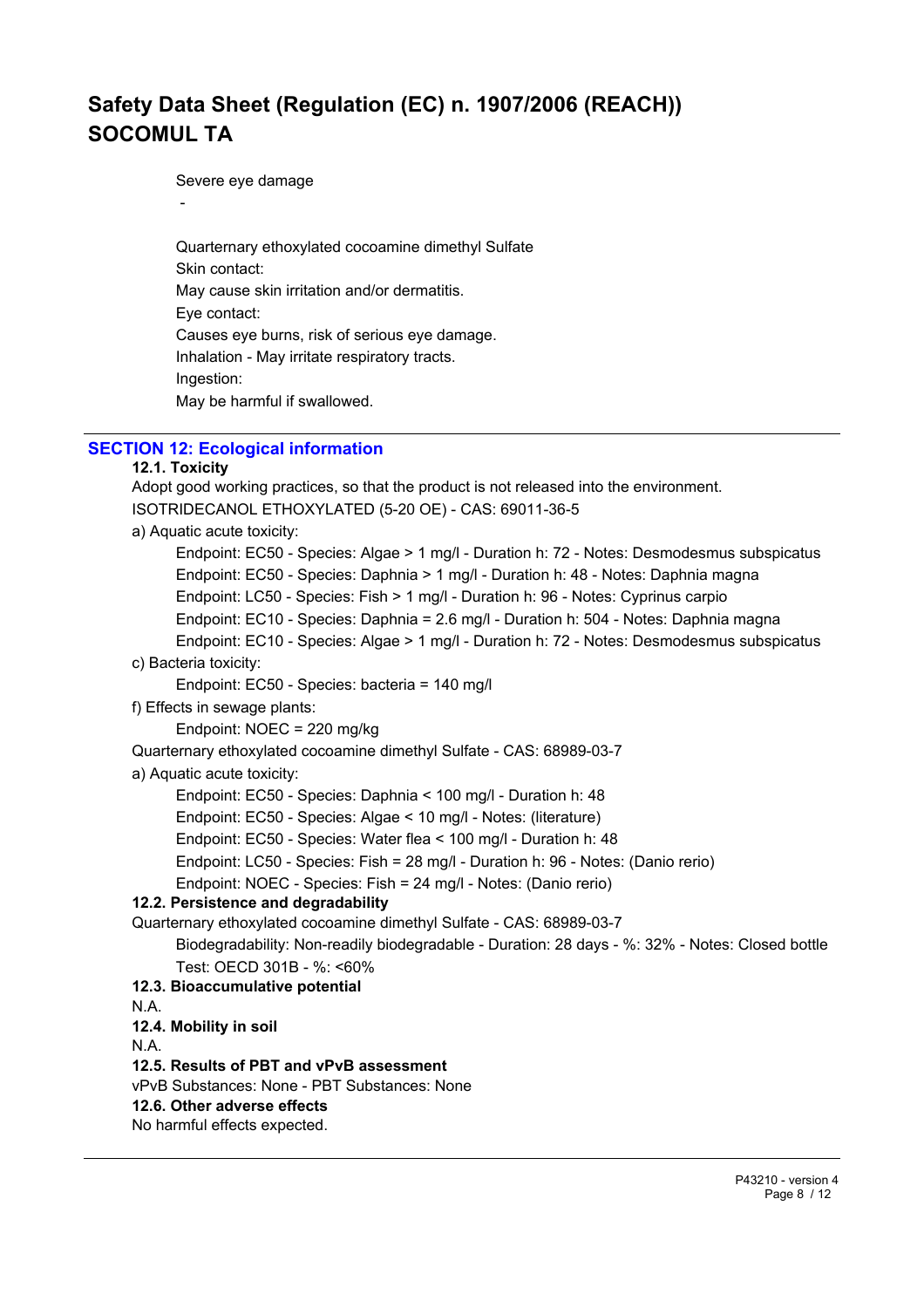## **SECTION 13: Disposal considerations**

### **13.1. Waste treatment methods**

Recover, if possible. Send to authorised disposal plants or for incineration under controlled conditions. In so doing, comply with the local and national regulations currently in force.

Codes of wastes (Décision 2001/573/EC, Directive 2006/12/EEC, Directive 94/31/EEC on hazardous waste):

06 02 05\* other bases

#### **SECTION 14: Transport information**

#### **14.1. UN number**

Not classified as dangerous in the meaning of transport regulations.

**14.2. UN proper shipping name** N.A.

- **14.3. Transport hazard class(es)**  N.A.
- **14.4. Packing group** N.A.
- **14.5. Environmental hazards** ADR-Enviromental Pollutant: No

IMDG-Marine pollutant: No

- **14.6. Special precautions for user** N.A.
- **14.7. Transport in bulk according to Annex II of Marpol and the IBC Code** N.A.

#### **SECTION 15: Regulatory information**

**15.1. Safety, health and environmental regulations/legislation specific for the substance or mixture**

Dir. 98/24/EC (Risks related to chemical agents at work) Dir. 2000/39/EC (Occupational exposure limit values) Regulation (EC) n. 1907/2006 (REACH) Regulation (EC) n. 1272/2008 (CLP) Regulation (EC) n. 790/2009 (ATP 1 CLP) and (EU) n. 758/2013 Regulation (EU) 2015/830 Regulation (EU) n. 286/2011 (ATP 2 CLP) Regulation (EU) n. 618/2012 (ATP 3 CLP) Regulation (EU) n. 487/2013 (ATP 4 CLP) Regulation (EU) n. 944/2013 (ATP 5 CLP) Regulation (EU) n. 605/2014 (ATP 6 CLP) Regulation (EU) n. 2015/1221 (ATP 7 CLP) Regulation (EU) n. 2016/918 (ATP 8 CLP) Regulation (EU) n. 2016/1179 (ATP 9 CLP) Regulation (EU) n. 2017/776 (ATP 10 CLP) Regulation (EU) n. 2018/669 (ATP 11 CLP) Regulation (EU) n. 2018/1480 (ATP 13 CLP) Regulation (EU) n. 2019/521 (ATP 12 CLP)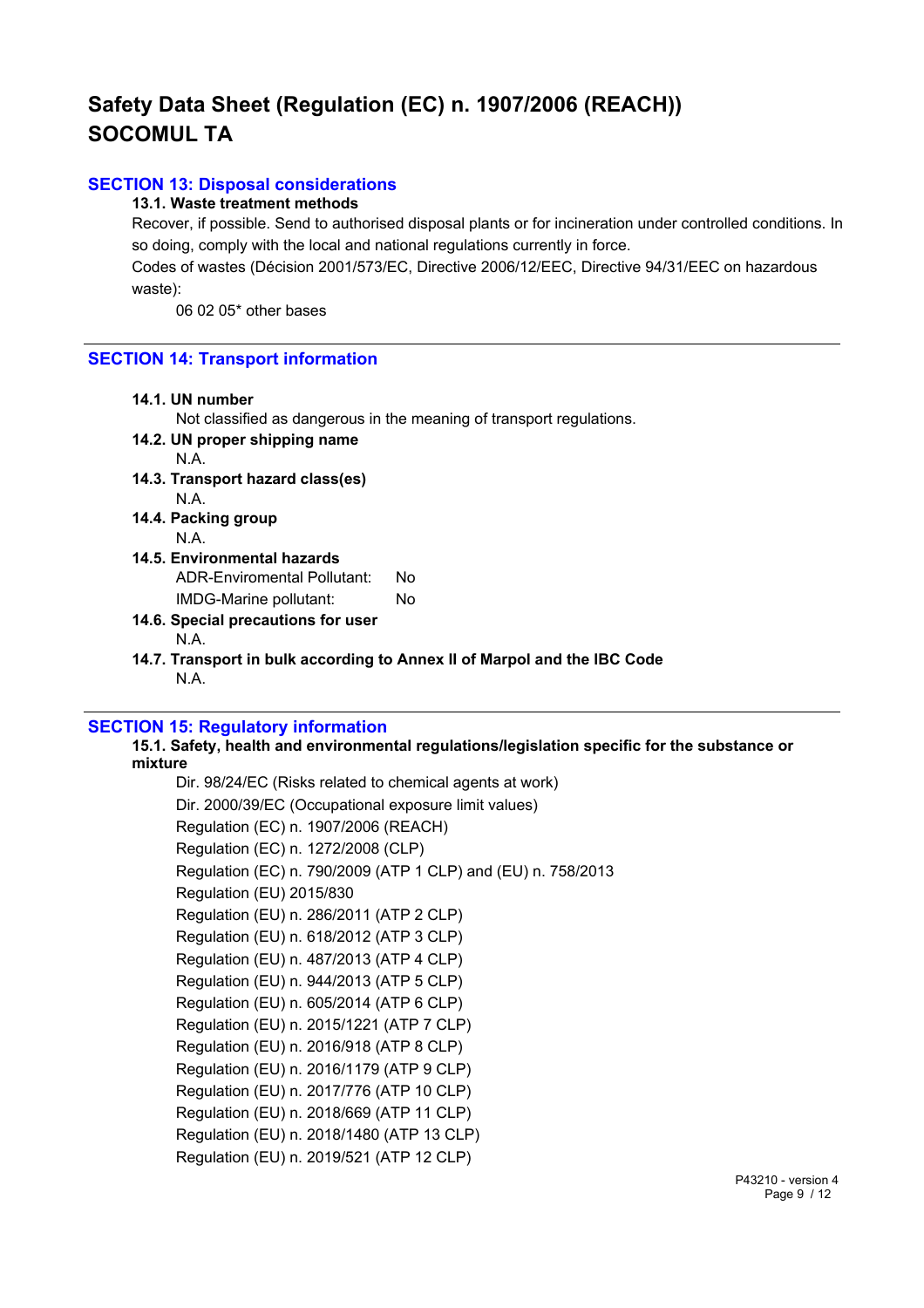Restrictions related to the product or the substances contained according to Annex XVII Regulation (EC) 1907/2006 (REACH) and subsequent modifications: Restrictions related to the product: Restriction 3 Restrictions related to the substances contained: No restriction. Listed or in compliance with the following international inventories: N.A. Labelling of detergents (EC Regulations 648/2004 and 907/2006): N.A. Labelling of biocides (Regulations 1896/2000, 1687/2002, 2032/2003, 1048/2005, 1849/2006, 1451/2007 and Directive 98/8/EC): N.A.

Where applicable, refer to the following regulatory provisions : Directive 2003/105/CE ('Activities linked to risks of serious accidents') and subsequent amendments. 1999/13/EC (VOC directive) Dir. 2004/42/EC (VOC directive)

Provisions related to directive EU 2012/18 (Seveso III): Seveso III category according to Annex 1, part 1 None

**15.2. Chemical safety assessment** No

## **SECTION 16: Other information**

N.A.: Not Applicable or Not Available

Full text of phrases referred to in Section 3: H302 Harmful if swallowed. H318 Causes serious eye damage. H411 Toxic to aquatic life with long lasting effects.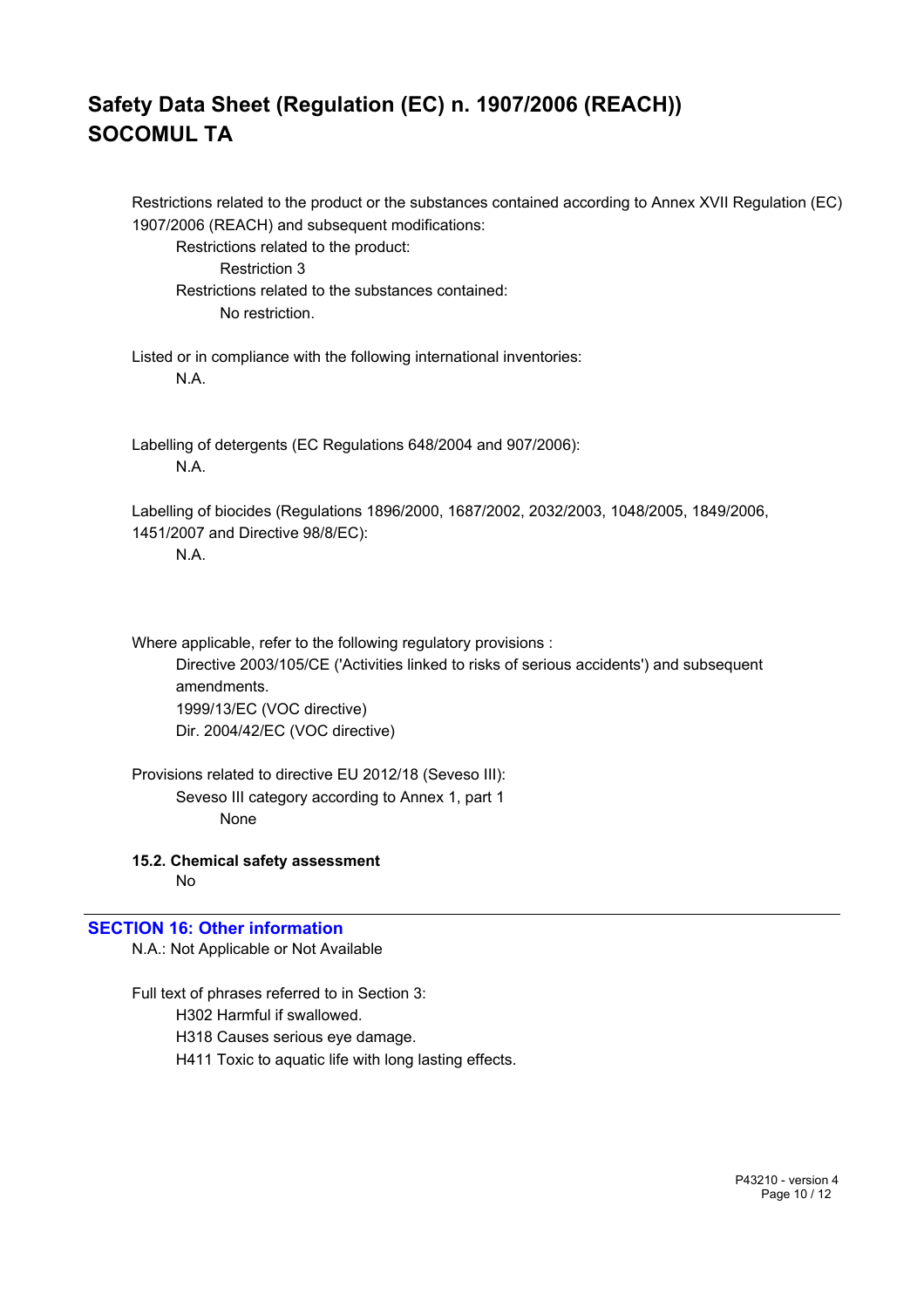| <b>Hazard class and</b><br>hazard category | Code          | <b>Description</b>                             |
|--------------------------------------------|---------------|------------------------------------------------|
| Acute Tox, 4                               | $3.1/4$ /Oral | Acute toxicity (oral), Category 4              |
| Eye Dam. 1                                 | 3.3/1         | Serious eye damage, Category 1                 |
| Aquatic Chronic 2                          | 4.1/C2        | Chronic (long term) aquatic hazard, category 2 |
| Aquatic Chronic 3                          | 4.1/C3        | Chronic (long term) aquatic hazard, category 3 |

Classification and procedure used to derive the classification for mixtures according to Regulation (EC) 1272/2008 [CLP]:

| <b>Classification according to Regulation (EC) Nr.</b><br>1272/2008 | <b>Classification procedure</b> |
|---------------------------------------------------------------------|---------------------------------|
| Eye Dam. 1, H318                                                    | Calculation method              |
| Aquatic Chronic 3, H412                                             | Calculation method              |

This document was prepared by a competent person who has received appropriate training. Main bibliographic sources:

ECDIN - Environmental Chemicals Data and Information Network - Joint Research Centre, Commission of the European Communities

SAX's DANGEROUS PROPERTIES OF INDUSTRIAL MATERIALS - Eight Edition - Van Nostrand Reinold

CCNL - Appendix 1

Insert further consulted bibliography

Important confidentiality : this document contains confidential information that is proprietary to SOCOMORE. Subject to legal provisions determining otherwise, the distribution, republication or re-transmission of this document, in full or in part, must be limited to clearly identified individuals, either because they use the product, or to provide HSE information. Any communication of this document outside of this framework without our written consent is strictly forbidden.

SOCOMORE strongly advises every recipient of this safety data sheet to read it carefully and to consult experts in the field if necessary or appropriate, in order to understand the information it contains, notably the possible dangers associated with this product. The users must ensure the conformity and completeness of this information with regards to their specific use of the product.

The information contained herein is based on our state of knowledge at the above-specified date. It refers solely to the product indicated and constitutes no guarantee of particular quality. It is the responsibility of the purchaser/user to ensure that their activities conform with current legislation in force.

The information is considered correct, but it is not exhaustive and it shall be used only as a guide which is based on the current knowledge of the substance or mixture and it is applicable to the safety